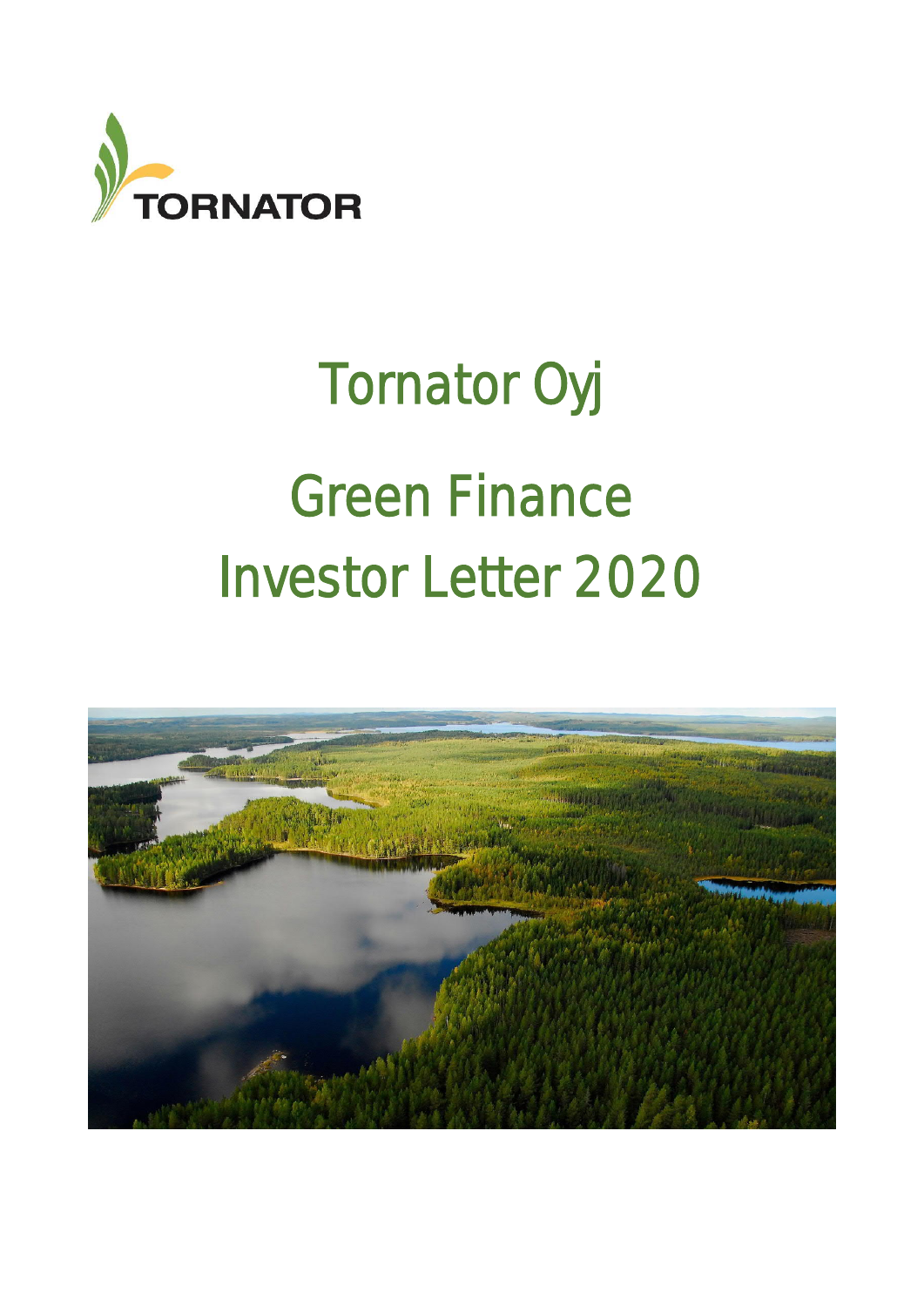# **Table of Contents**



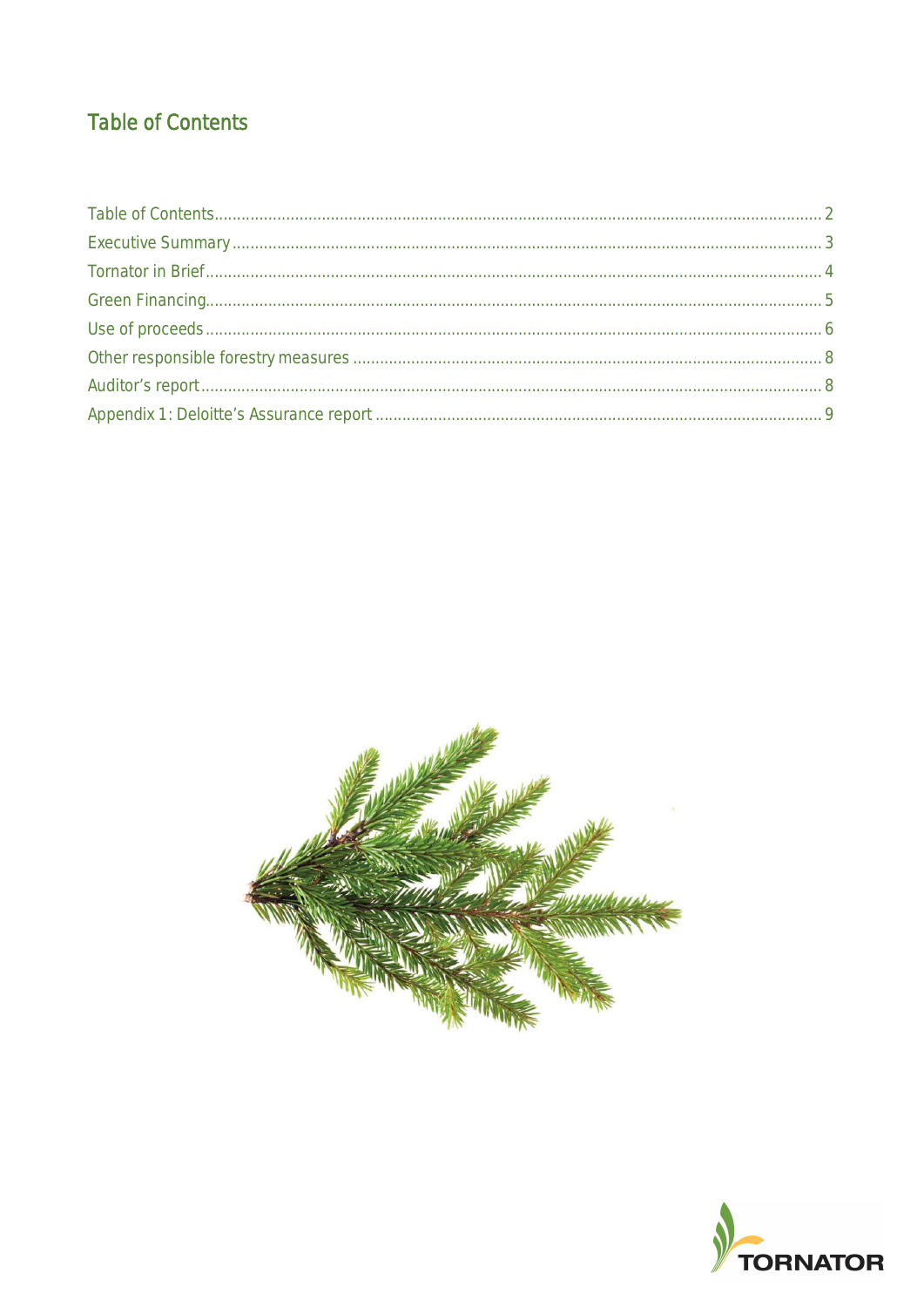# Executive Summary

Tornator took the first steps in Green Financing in August 2019 by publishing its Green Finance Framework which received the 'greenest' rating, 'dark green', by the CICERO shades of Green. The Framework allows Tornator to issue different types of Green Financing instruments: bonds, loans and commercial paper.

Actual Green Finance transactions took place in 2020. In March we agreed a EUR 350 million syndicated bank loan funding arrangement and in October we issued a EUR 350 million Green Bond and listed it on the Nasdaq Sustainable Bond Market at Nasdaq Helsinki as the first corporate Green Bond issuer. After these transactions, the majority of Tornator's debt financing is now green.

Through these Green Finance transactions, Tornator has aligned financing activities more closely to its strategy and demonstrates commitment to sustainable forestry and climate responsibility. Responsible use of forests, consideration of environmental values and care for biodiversity are part of Tornator's everyday operations. Proceeds from Green Finance transactions have been used in accordance with our Green Finance Framework to finance new and existing investments in sustainable forestry.



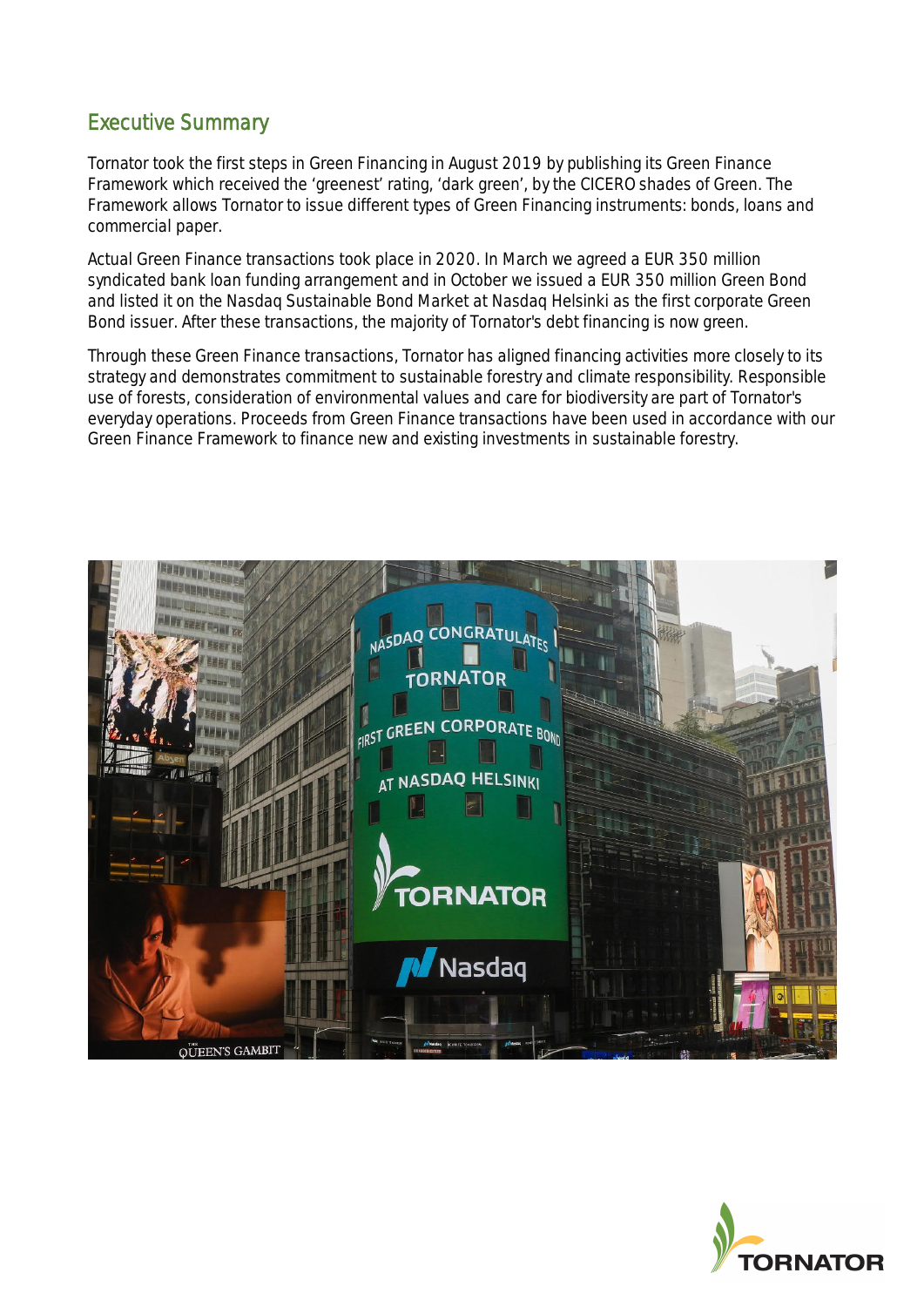# Tornator in Brief

Tornator is a leading European company, which specializes in sustainable forestry and owns more than 700,000 hectares of forests in Finland, Estonia and Romania. Our operating model is based on responsible use of forests as well as strong environmental expertise and utilization of digital technologies. Our core activities are sustainable forestry, forestland purchasing and silvicultural and lease services. In addition to our key business areas, we lease land for various purposes, develop wind power projects and sell high-quality waterfront plots and soil resources.

Tornator was established in 2002 when Stora Enso, one of the leading global bioproducts companies, decided to spin-off its Finnish forest assets. Tornator's vision "Tornator - the forerunner in responsible use of forests" and mission "Generating sustainable well-being from the forest" reflect the company's commitment to sustainable forestry. Alongside Stora Enso, Tornator's largest shareholders are Finnish pension insurance companies who by nature have a very long planning horizon. They will expect nothing less than following of a business plan of 100 years and above. Therefore, sustainability is part of Tornator's DNA.

Tornator's responsibility work is based on corporate values, which are reflected in the business strategy. Tornator's updated responsibility themes include being an expert in sustainable forestry, an attractive employer and a responsible partner. By acting in a socially, economically and ecologically sustainable manner, Tornator also secures the continuity of profitable business for itself, its partners and society. In addition, Tornator has recognised six key goals, from the United Nations Sustainable Development Goals (SDGs), regarding its own business and stakeholders. It aims to promote these six goals within its operations.



#### AN EXPERT IN **SUSTAINABLE FORESTRY**

We protect valuable habitats. promote diversity and enhance positive climate impacts.





#### **AN ATTRACTIVE EMPLOYER**

We strive for excellent management, the creation of well-being and continuous staff development.





#### **A RESPONSIBLE PARTNER**

We are growing profitably and are a long-term partner for all our stakeholders.



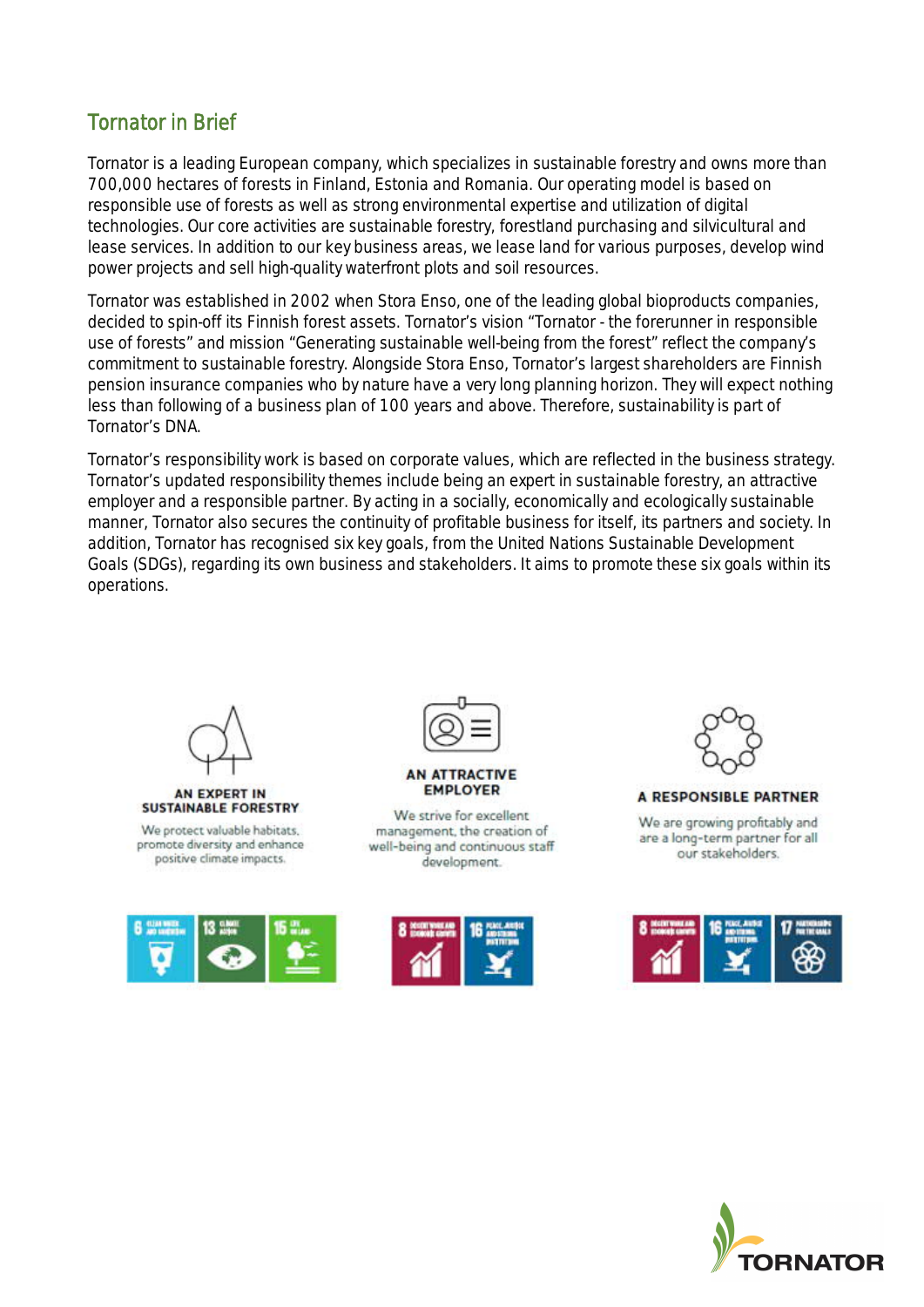# Green Financing

### Green Finance Framework

Tornator started the journey towards Green Financing in 2019 by publishing its Green Finance Framework. The Framework introduces Tornator as a company, Tornator's sustainable approach to forestry and different responsibility principles, both internal and external, followed by the company. The Framework also describes eligible assets and projects in which Tornator invests the green funds and the governance process supporting the evaluation, selection and approval of eligible assets. Green Finance reporting takes place in the form of this Green Finance Investor Letter.

Tornator's assets and operations are green by nature as the company's main business is growing forests and selling wood. Sustainability in forestry activities is supported through double certification: Tornator's forests are compliant with both FSC® and PEFC™ certification criteria.

FSC License codes:

| Finland | FSC-C123368 |
|---------|-------------|
| Estonia | FSC-C132610 |
| Romania | FSC-C132426 |

In addition to certification requirements, Tornator is involved in many other activities supporting wellbeing in a wide scale. By combining effective forestry with nature management in commercial forests, protecting valuable habitats and providing employment, Tornator ensures that environmental values, biodiversity and people's well-being are promoted throughout its sphere of influence. This happens in accordance with legislation and stakeholders' expectations. For Tornator, responsible use of forests means securing well-being for future generations.

Our Green Finance Framework has been mapped in accordance with United Nations' Sustainable Development Goals (SDGs), Green Bond principles, Green Loan principles and our own corporate responsibility principles. Thus, we can issue different types of debt instruments under the Framework.

Eligible asset categories include:

- New or existing investments in sustainable forestry:
	- o FSC or PEFC certified sustainable forests
	- o Investments in infrastructure needed for sustainable silviculture
	- o Research and development projects with a positive environmental impact
- · Environmental preservation of nature:
	- o Biodiversity, e.g. drained mire restoration back to carbon storage
	- o Investments in processes that improve resource efficiency
	- o Reforestation (e.g. disused peat production areas, agricultural lands or power lines)

Our Green Finance Framework was reviewed and evaluated by CICERO who provided us with the overall shading of Dark Green for all eligible asset categories and Good governance assessment.



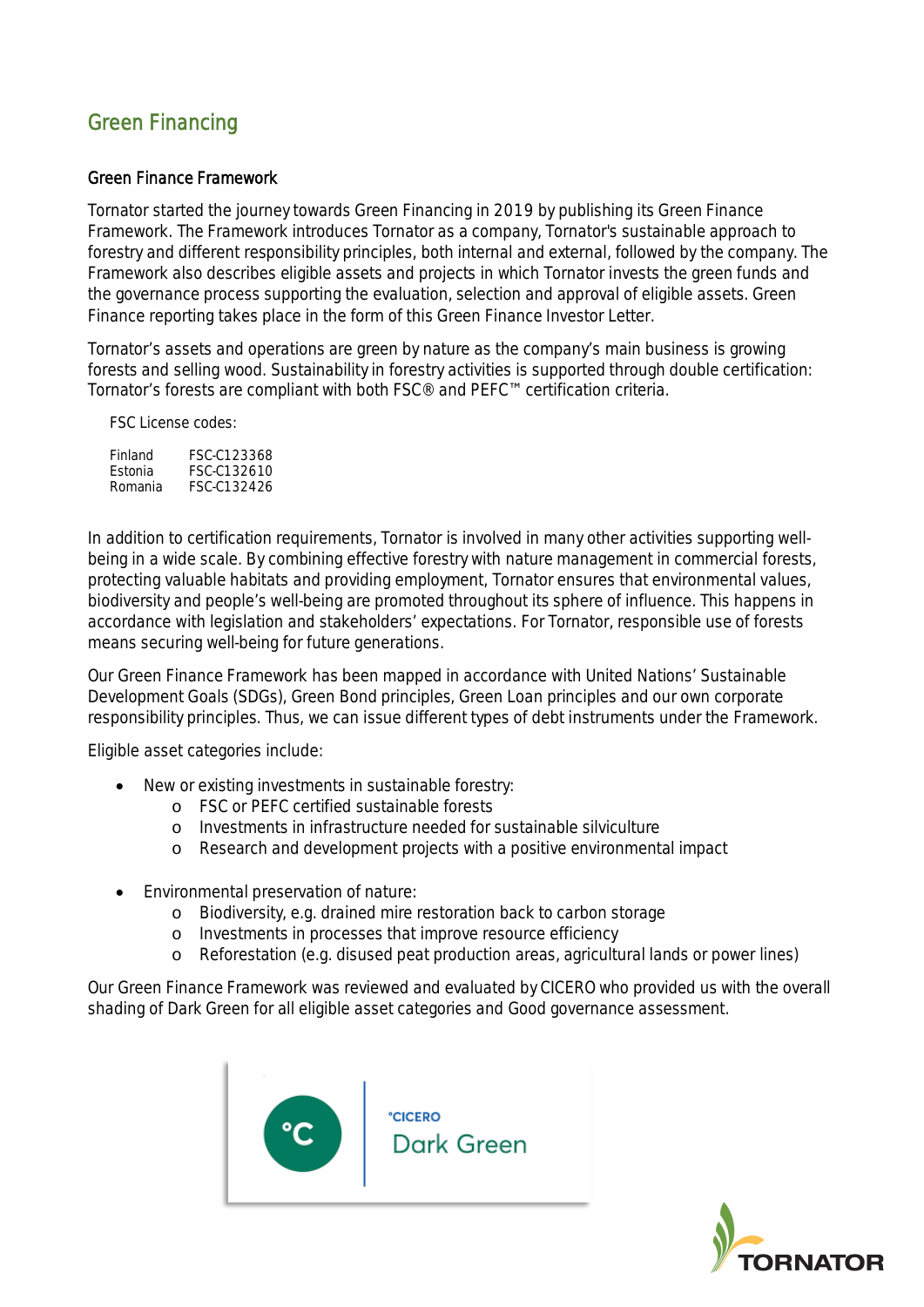### Green Finance Governance

Tornator's green funds are managed by Green Finance Committee, which consists of the Chief Financial Officer, the Environmental Manager and the Head of Corporate and Social Responsibility. The Committee approves eligible assets for green funds in consensus by using following process:



In 2020 Tornator's Green Finance Committee had two meetings in which the appropriate decisions regarding use of proceeds were made.

# Use of proceeds

In 2020, Tornator agreed EUR 700 million in Green Financing of which EUR 600 million was withdrawn. Green Bond amounted to EUR 350 million and withdrawn bank loans totalled EUR 250 million. In addition, the bank loan agreement includes EUR 100 million revolving credit facility which was completely undrawn as of 31 December 2020.

All of the proceeds withdrawn in 2020 were allocated to investments in new or existing double certified forests in Finland. EUR 570 million was allocated to refinancing acquisitions of existing forests and EUR 30 million was allocated to financing acquisitions of new forests. EUR 600 million green funds at the end of 2020 cover approximately 78 % of the acquisition cost of Tornator's forests in Finland. Green Bond covers approximately 45 % and Bank loans cover approximately 32 %.

Tornator's forests in Finland:

- Approximately 640,000 hectares
- · Located mainly in Eastern Finland
- · Pine dominated:
	- o 70 % of wood volume is pine
	- o 20 % spruce
	- o 10 % other species



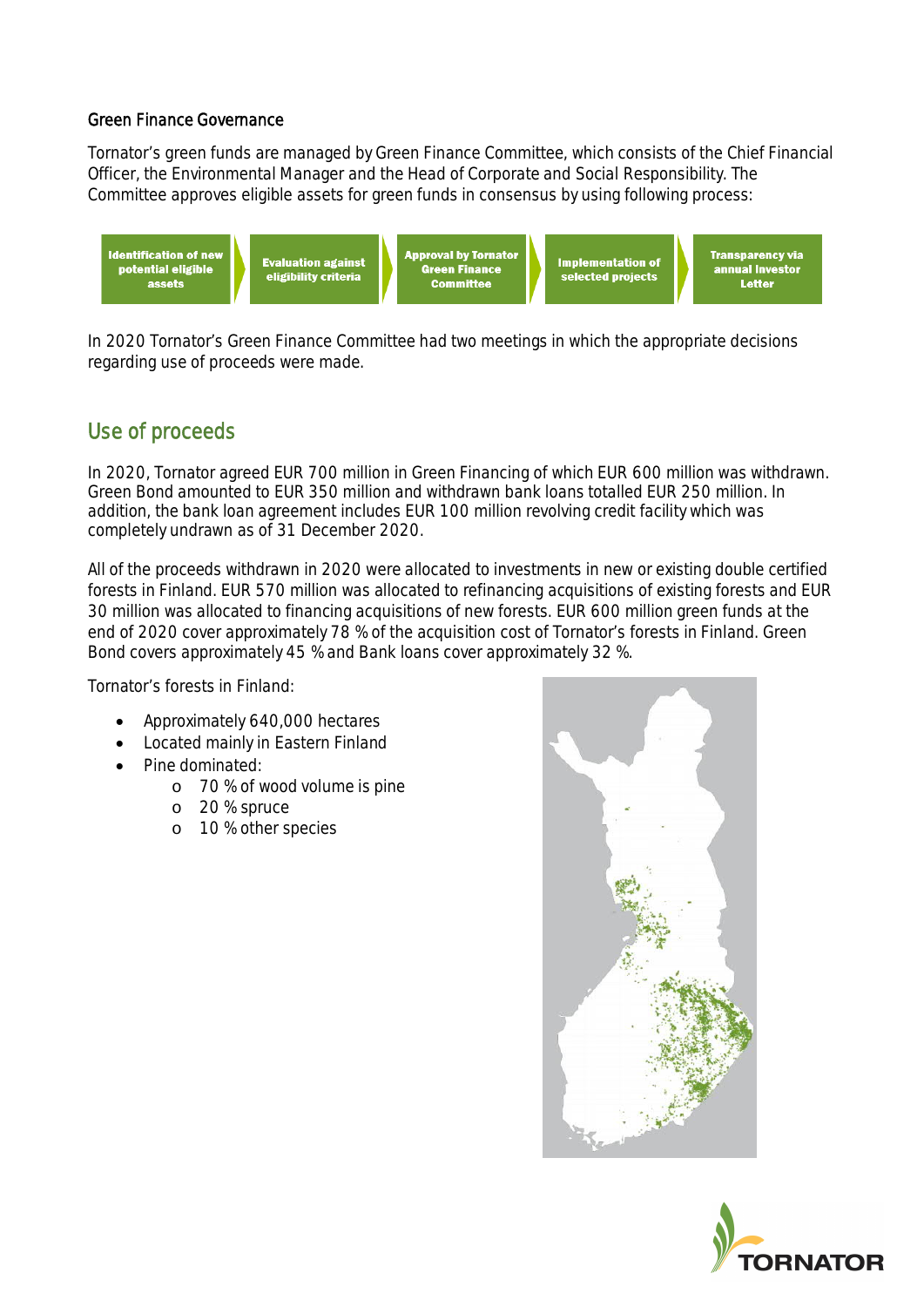## Positive Climate impact

Positive climate impact from Tornator's forests and activities come in different forms. Tornator owns more than 700,000 hectares of forests in Finland, Estonia and Romania and views the sustainable use of forests as one solution for the mitigation of climate change. For Tornator, sustainable wood production means felling volumes that do not exceed forest growth. This will ensure that forests remain as carbon sinks. FSC and PEFC certifications verify that Tornator's felling volumes are sustainable:

- o In 2020 Forest growth was 3,5 million cubic meters which was approx. 10 % higher than annual cut of 3,2 million cubic meters. In 2019 growth was 3,4 and annual cut 2,8 million cubic meters
- o Tornator's annual cut provides responsibly managed, renewable raw material for different wood-based products which can be used e.g. to replace fossil-based products
- o Level of average growth was maintained at 5,5 m3/hectare/year

Sustainable wood production results in positive development in carbon sequestration and storage. Healthy and sustainable forests are most efficient at sequestering carbon. The aim is to make full use of forests, whose vitality is ensured through regular forest management consisting of regeneration, tending of seedling stands and thinning. Forests owned and managed by Tornator capture around four million tons of CO2 each year which equals annual carbon emissions of 700 000 average EU citizens. This carbon sequestration is the net measure of carbon dioxide that is absorbed by trees in Tornator's forests as part of photosynthesis and stored as carbon in the tree biomass.

On a transaction level Tornator's positive climate impact measures can be presented as follows, Finnish forests only:

In the table below, portion of Finnish forests is calculated based on the acquisition cost of Finnish forests. No Green allocation includes ordinary debt and equity financing. For example, for the Green bond, the table can be interpreted as follows: The total net growth of the properties financed through the green bonds was estimated at a volume (over bark) of 1.35 million cubic meters for the past year. This corresponds to an annual carbon sequestration and substitution benefit of around 1.665 million tons of CO2. This means that for every EUR 1 million invested in the bonds, around 4,750 tons of CO2 has been absorbed and avoided.

| Climate Impact allocated to<br>transactions             | <b>Green Bond</b> | Green<br><b>Bank loans</b> | No Green<br>allocation | Finland,<br>total |
|---------------------------------------------------------|-------------------|----------------------------|------------------------|-------------------|
| Portion of Finnish forests                              | 45 %              | 32 %                       | 23 %                   | 100 %             |
| Total amount, $\epsilon$ million                        | 350               | 250                        | 170                    | 770               |
| <b>Hectares</b>                                         | 288 000           | 204 800                    | 147 200                | 640 000           |
| Annual forest growth, m3                                | 1 350 000         | 960 000                    | 690 000                | 3 000 000         |
| Annual cut, m3                                          | 1 215 000         | 864 000                    | 621 000                | 2 700 000         |
| Annual carbon Sequestration,<br>tons of CO <sub>2</sub> | 1665000           | 1 184 000                  | 851 000                | 3 700 000         |



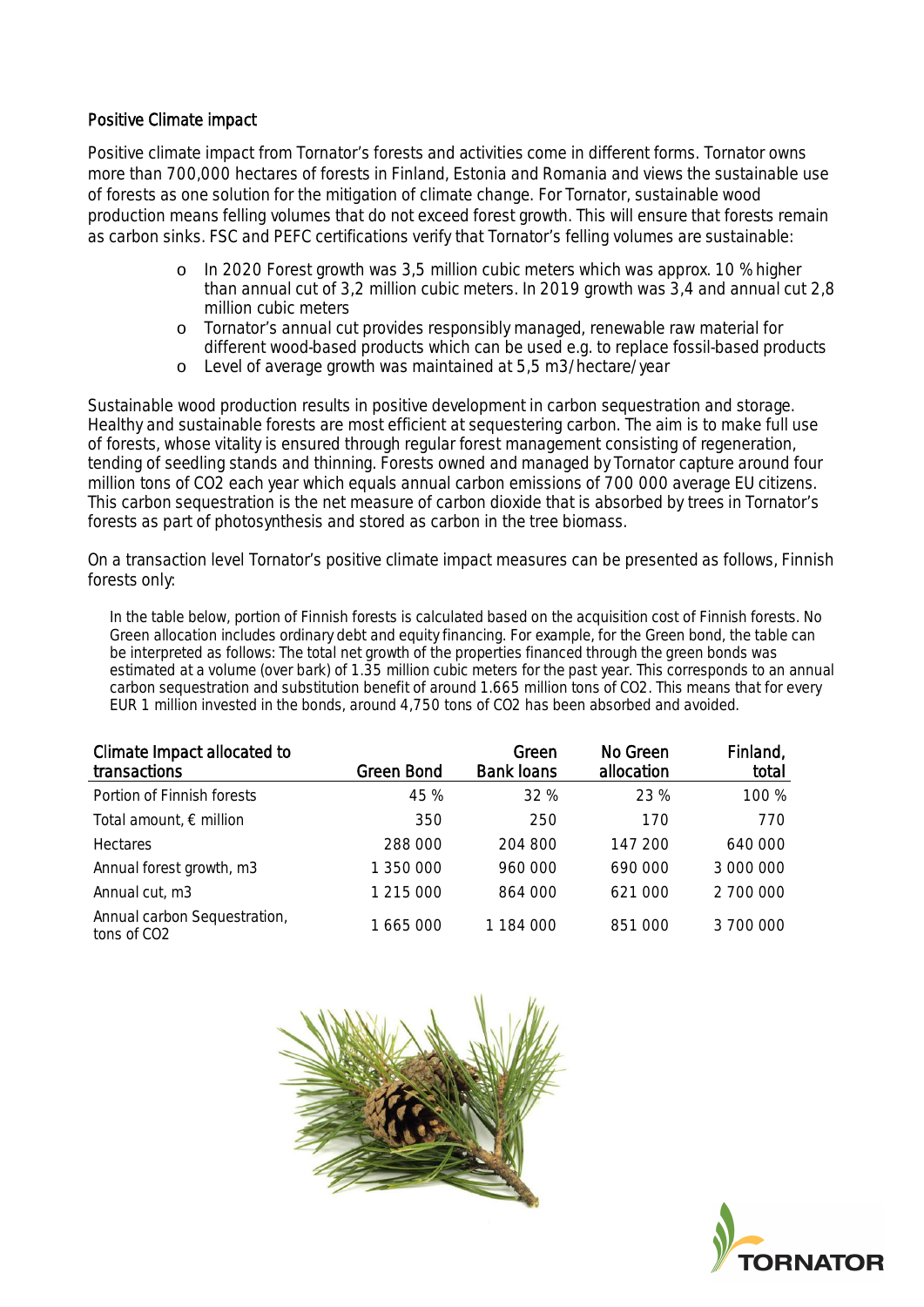# Other responsible forestry measures

In addition to maintaining and increasing carbon sinks and storage, Tornator is engaged in different types of activities aiming at enhancing ecological sustainability. These activities include e.g. nature management of commercial forests, restoration and conservation:

- · 1500 hectares of new conservation areas were established in 2020
- · 113 hectares of mires were restored in 2020
	- o Aim of mire restoration is to restore mires with poor or disrupted nutrient cycles to their natural state, so that they function as carbon sinks in the future
- Prescribed burning was conducted on 85 hectares
	- o Prescribed burning creates a habitat for many endangered species.



Photo: Taru Nissinen

· Tornator is committed to launch a separate biodiversity program during 2021. The program brings together the measures and targets we use to promote biodiversity, and metrics to gauge the effectiveness of such measures

# Auditor's report

Tornator requested Deloitte Oy to perform an independent limited assurance on its Green Finance Investor Letter. Deloitte's report can be found in Appendix 1 of this letter

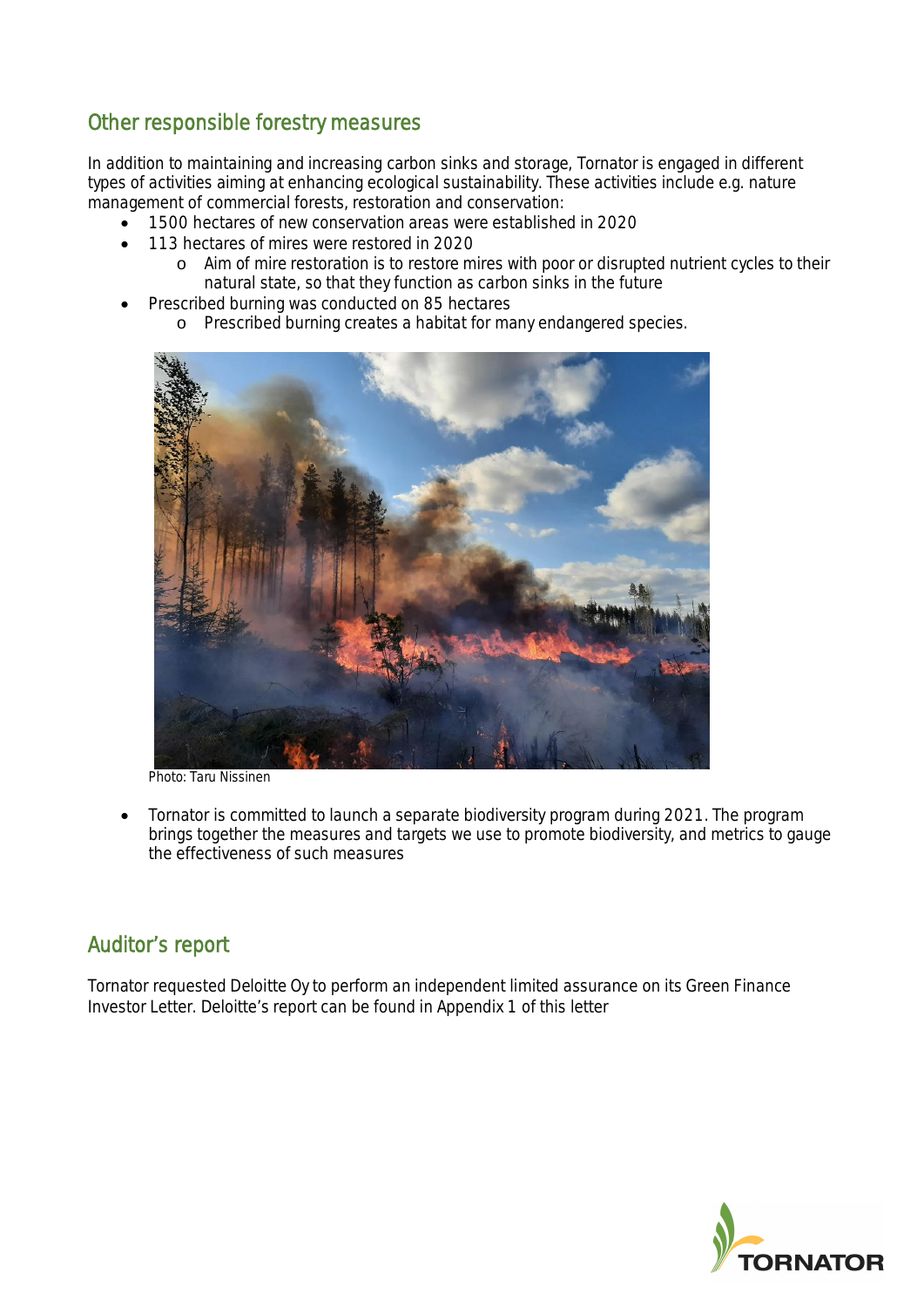# **Deloitte**.

Deloitte Oy Salmisaarenaukio 2 PL 122 00181 Helsinki

Tel: +358 20 755 500 Y-tunnus: 0989771-5 Kotipaikka: Helsinki www.deloitte.fi

To the Board of Directors of Tornator Oyj

# Independent Limited Assurance Report

We have been engaged by Tornator Oyj (business identity code 0162807-8, hereinafter also "the Company" or "Tornator") to provide a limited assurance on the Selected information described below and set out in Tornator Oyj's Green Finance Investor Letter, dated April 2021.

#### **Selected information**

The scope of our work was limited to assurance over the allocation of the green finance proceeds withdrawn in 2020 to the refinancing acquisitions of existing forests and acquisition of new forests ("Selected Information") as stated on the page six of the Green Finance Investor Letter 2020. We have not been engaged to provide assurance on any information relating to prior reporting periods or any other information in the Tornator's Green Finance Investor Letter 2020.

#### **Management's responsibility**

The Management of Tornator is responsible for the preparation of the Green Finance Investor Letter and Selected Information in accordance with the reporting criteria as set out in the Tornator Green Finance Framework dated August 2019 (hereinafter also "the Reporting criteria"). This responsibility includes: designing, implementing and maintaining internal control relevant to the preparation and fair presentation of the Green Finance Investor Letter information and Selected Information that are free from material misstatement, whether due to fraud or error.

#### **Assurance provider's responsibility**

Our responsibility is to express a limited assurance conclusion on the Selected Investor Letter information based on our engagement. We conducted our assurance engagement in accordance with International Standard on Assurance Engagements (ISAE) 3000.

ISAE 3000 standard requires that we comply with ethical requirements and plan and perform the assurance engagement to obtain limited assurance whether any matters come to our attention that cause us to believe that the Selected information has not been prepared, in all material respects, in accordance with the Reporting criteria.

We did not perform any assurance procedures on the any other information, than disclosed as the Selected Information. Consequently, we draw no conclusion on the management estimates of the growth, harvesting nor environmental impacts. Our assurance report is made in accordance with the terms of our engagement with Tornator. We do not accept or assume responsibility to anyone other than Tornator for our work, for this assurance report, or for the conclusions we have reached.

A limited assurance engagement with respect to responsibility related data involves performing procedures to obtain evidence about the Selected Investor Letter information. The procedures performed depend on the practitioner's judgment, but their nature is different from, and their extent is less than, a reasonable assurance engagement. They do not include detailed testing of source data or the operating effectiveness of processes and internal controls, and consequently they do not enable us to obtain the assurance necessary to become aware of all significant matters that might be identified in a reasonable assurance engagement.